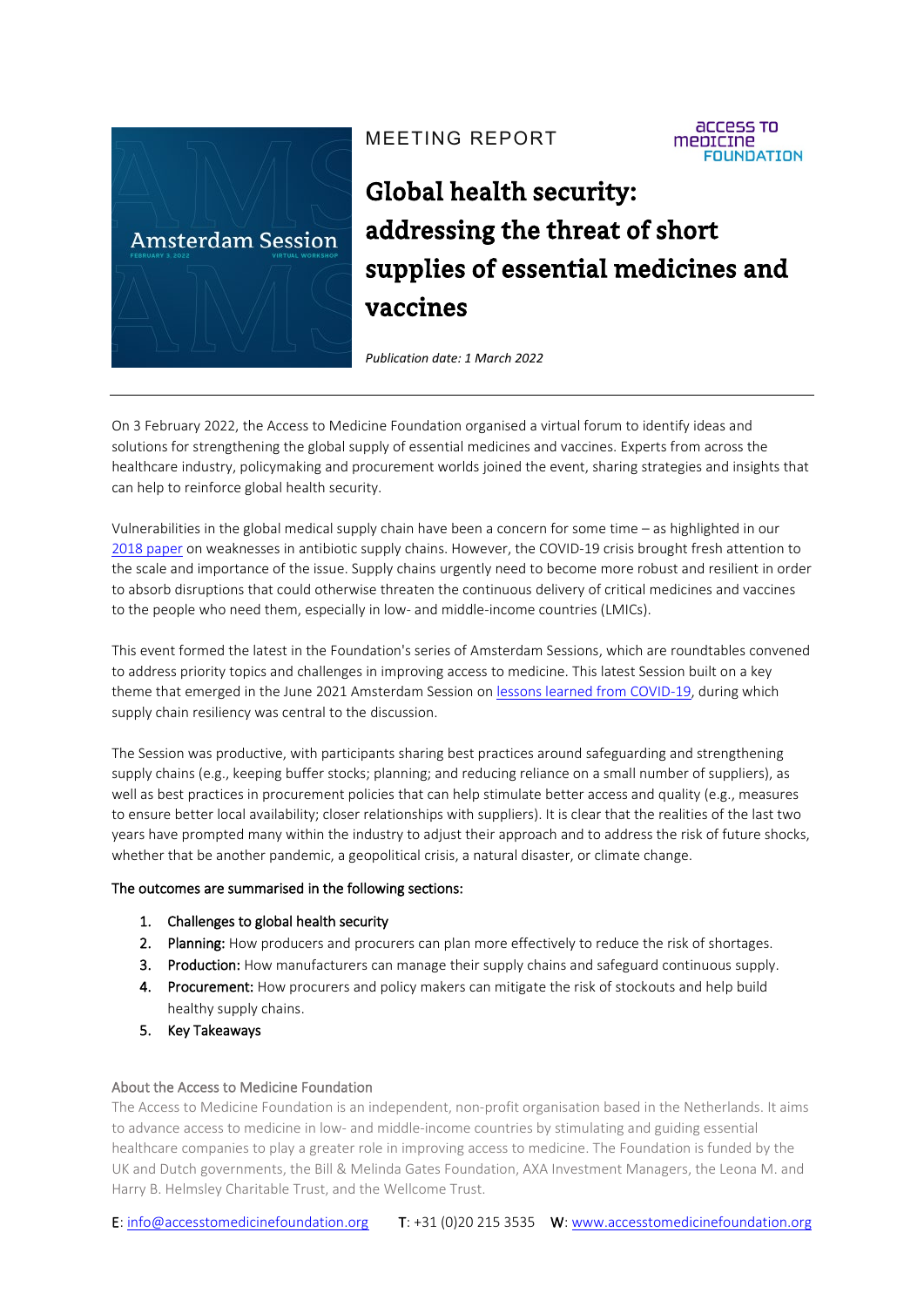## Challenges to global health security

Workshop participants shared the varied challenges their organisations have faced with supplying essential medicines and vaccines. These challenges have included sudden peaks in demand for particular products, as well as shortages, stockouts, and large increases in prices for raw materials. Some participants reported that they had been hit by disruptions in international shipping, while others experienced shortages of skilled labour.

That said, many participants emphasised that global health supply chains continued to function despite the COVID-19 pandemic, and shortages and stockouts have not been universal – thanks, in part, to some of the solutions and shifts set out below.

More broadly, there was discussion of problems posed by reliance on a small number of suppliers for raw materials such as active pharmaceutical ingredients (APIs), excipients and packaging materials. Issues not directly related to COVID-19, such as manufacturing sites unexpectedly going 'offline' for periods of time or leaving the market altogether, have also had knock-on effects within certain product supply chains.

This further highlights the danger of overreliance on small numbers of suppliers, or on suppliers concentrated in one region or country. Among other risks, a highly concentrated group of raw material suppliers leaves global supply chains vulnerable to the effects of unexpected disasters, such as a fire breaking out at a manufacturing centre, earthquakes, regional conflicts, or crises caused by climate change.

Meanwhile, on the procurement side, reliance on imported essential health products is a potential weakness for many areas of the world, as the steady and reliable supply of a critical medicine or vaccine could be interrupted by unforeseen trade issues such as sudden export restrictions or disruptions to shipping.

## Seeking solutions – the three 'P's

Discussions on the day were divided into two panel sessions. The Foundation invited speakers and participants from industry, government and procurement bodies with a wide range of experiences and perspectives. Joining us as moderators and guest speakers across the event were:

- Peter Beyer, Unit Head Impact Initiatives and Research Coordination, AMR division, WHO *moderator*
- Jayasree K. Iyer, CEO, Access to Medicine Foundation *moderator*
- Jordi Balleste, Unit Chief Procurement, Strategic Fund, PAHO
- Janet Byaruhanga, Senior Program Officer for Public Health, NEPAD
- Akthem Fourati, Chief of Medicines and Nutrition Centre, UNICEF Supply Vision
- Sinead Griffiths, Head of Global Supply Chain, Viatris
- Umesh K, Senior Vice President Global Anti-Virals & Licensing, Aurobindo
- Steffen Lang, Global Head of Novartis Technical Operations
- Glaudina Loots, Director of Health Innovation at the Department of Science and Technology for the Government of South Africa
- Sreenivas Rao Nandigam, Global Head of Supply Chain, Sun Pharma

The solutions identified are summarised below under three themes, dubbed the 'three Ps': Planning, Production and Procurement.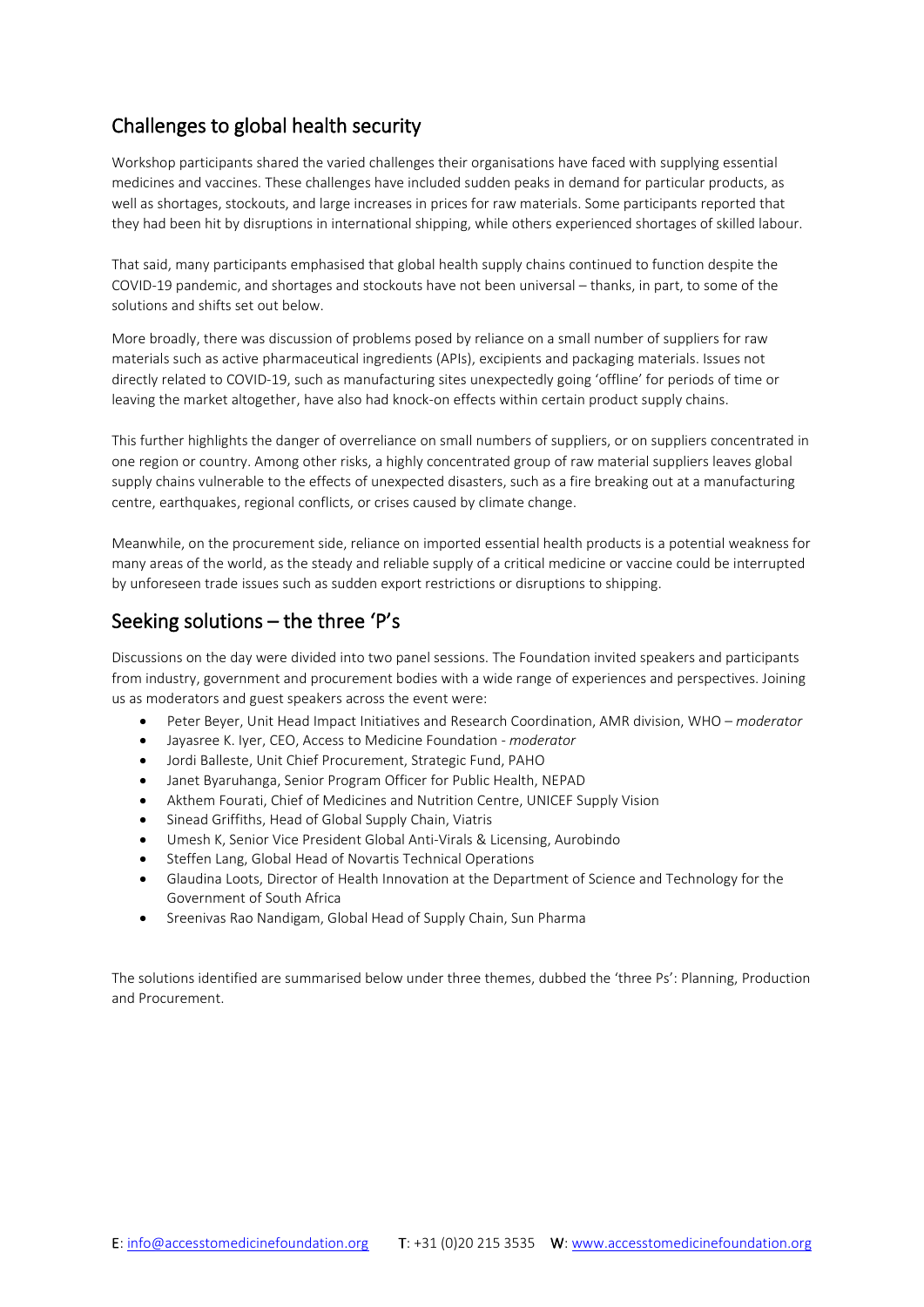## 1. Planning

**Just in case, not just in time:** Improving global health security requires a shift in thinking, with the past two years demonstrating the limitations of the just-in-time supply chain. Moving towards a just-in-case approach can help to prevent shortages  $-e.g.,$  by building up safety stocks of key manufacturing components and products. More companies now see value in holding higher stock levels, in order to be able to absorb some degree of shock in the supply chain. This trend applies across the whole supply chain; from building up safety stocks of APIs and raw materials, to all the way through to ensuring sufficient buffer stocks of finished products within the regions or countries where they will be needed.

## "From 'just in time', we've actually moved to 'just in case'… one of the biggest learnings for us is to create backups."

- Forecasting: As a complement to the above, smart forecasting for supply and demand plays a central role in reducing the risk of shortages, even in times of crisis when supply can be disrupted, and demand can be less predictable. An on-the-ground, localised approach to forecasting and demand planning is helpful – especially in LMICs.
- Identifying and prioritising essential medicines: It is necessary for companies and healthcare systems to identify which medicines and materials are absolutely critical, in order to prioritise their manufacture and procurement and prevent shortages and stockouts. There are particular problems with the supply of antiinfectives (e.g., antibiotics) in LMICs, such as disincentives to supply and stock older antibiotics, as the Access to Medicine Foundation explores in the [2021 Antimicrobial Resistance Benchmark.](https://accesstomedicinefoundation.org/amr-benchmark)
- Collaboration with other pharma companies: While companies have previously come together on R&D projects, e.g., in the fight against HIV and malaria, recently we have seen companies develop new forms of collaboration to augment supply, prevent shortages, and ensure local availability of essential medicines globally – with mutual benefits to those involved. Beyond COVID-19, this spirit of collaboration could be harnessed across the supply chain as different stakeholders work to improve global health security.

## "During the past two years, I saw an unprecedented tendency amongst pharma companies to collaborate… We reached out to our competitors. And easily found partnerships."

• Making full use of technology in logistics: Technology can help the supply chain run more smoothly, e.g., with greater use of software to track shipments, handle shipping documents, understand and foresee potential delays, and confirm timely receipt of the products. Technology has been well-utilised by many companies over the past decade, e.g., in stock management, as [previous Indexes](https://accesstomedicinefoundation.org/publications?theme=access_to_medicine_index) have found  $-$  but the COVID-19 pandemic expedited the adoption of good practice in this area.

# 2. Production

Whole supply chain approach: Security of supply must be considered across the whole supply chain, as a single missing component – e.g., sterile glass vials – can entirely disrupt the production of an essential product. It's not just about specific critical components; it's about ensuring continuity of supply of *all*  components. It is sensible to identify multiple sources of all necessary materials well ahead of time.

> "You need to focus on the continuity of supply of every last component, because it can be the smallest component that can cause a disruption in your supply chain."

**Dual supply chains:** One effective strategy deployed by a company participating in the workshop was to use 'dual supply chains', ensuring that essential products have at least two separate supply chains or sources.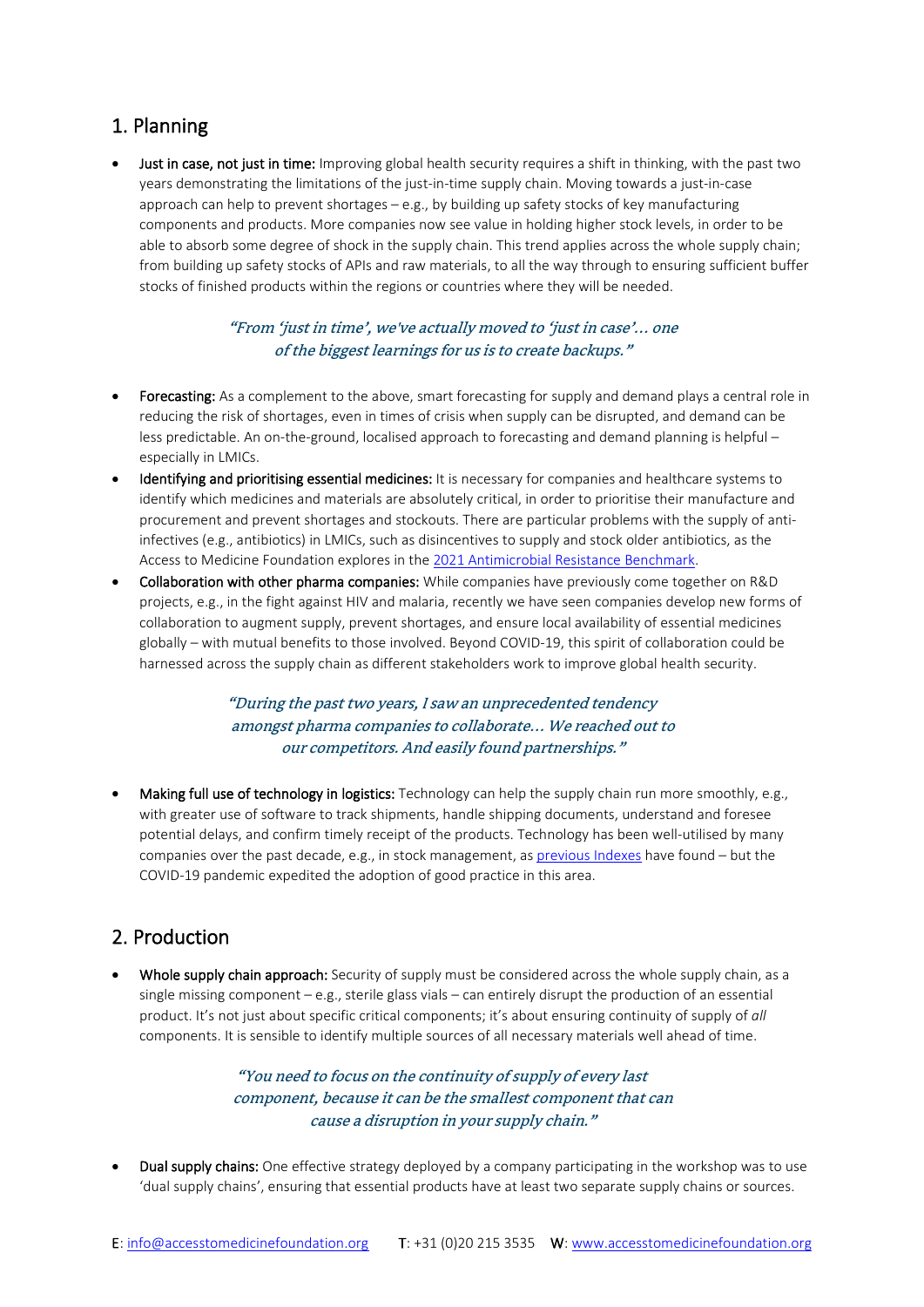- Preventing shutdowns: During the COVID-19 pandemic, it has been vital to prevent disease outbreaks at production sites, which could cause shutdowns. With the onset of the COVID-19 pandemic, pharma companies moved swiftly to reduce the number of people on-site, and to provide these essential workers with PPE, while other employees switched to working virtually.
- Local and regional production as a strategy: One major area of discussion was the role of local production in global health security, and especially its role in preventing shortages or stockouts of essential medicines and vaccines in LMICs. Workshop panellists and participants offered varied perspectives, such as:
	- $\Rightarrow$  Local production is key, especially to increase preparedness for crisis situations that can lead to significant challenges – because, for local production to be effective during a crisis, it must already be operational and fully functioning before the crisis. Crises can lead to issues including trade barriers, shipping delays, or restrictions on international exports (e.g. of vaccines). Local production may have the strongest impact on security of supply when it is end-to-end, rather than focused on a specific element or component in the product supply chain (e.g. APIs, fill and finish, or packaging). For multinational companies, a diverse global network of manufacturers can also be a benefit as it mitigates risks posed by centralised production.
	- $\Rightarrow$  Not every single medicine would need to be manufactured in every single country this would be inefficient, costly, and could lead to increased prices, as economies of scale would be difficult to achieve. However, regional production could offer solutions, increasing local availability in, e.g., Sub-Saharan Africa and ensuring LMICs are less vulnerable to disruptions to imports and problems in the broader global supply chain. Regional production also can empower neighbouring countries to produce and procure products that are the most relevant to the diseases disproportionately impacting their populations.
	- $\Rightarrow$  For local production to become more prevalent, there must be a focus on how potential manufacturers in LMICs can obtain financial backing and/or support, and on how pharmaceutical companies can help, e.g., via tech transfers, or by supporting local vaccine manufacturing hubs. [Key examples](https://accesstomedicinefoundation.org/amr-benchmark/results/tech-transfers-are-being-carried-out-as-isolated-yet-valuable-initiatives) of how companies are taking action in this area can be found in the 2021 Antimicrobial Resistance Benchmark, and tech transfers will also be explored in the 2022 Access to Medicine Index.

## 3. Procurement

**Beyond price and quality:** Participants in the session felt it was important to think not just about pricing and quality when making procurement decisions, but also about security and continuity of supply. There is increasing awareness that promoting long-term sustainability should be a key decision-making factor in procurement. One way to approach this is by procuring from multiple sources to maintain a strong market, and to prevent other companies from retreating if they are not awarded an exclusive contract.

#### "We can see today that procurement is much more than handing out a request for proposals, selecting the cheapest offer and getting the product."

- Choose suppliers carefully: As part of the process of expanding and developing the supplier base, the criteria used to evaluate potential suppliers should expand to take account of whether those suppliers follow safe and responsible practices. Companies and procurers should seek to use suppliers with a good track record on EHS (Environmental Health and Safety), which can be determined by, e.g., checking whether the supplier has had warning letters from regulators. One tangible benefit is that this can reduce the likelihood of sudden disruption caused by a factory being shut down due to a lack of compliance.
- Consider suppliers' ESG performances: In addition to the EHS considerations explored above, participants highlighted the benefits of working with suppliers who perform well in ESG (Environmental, Social and Governance) metrics. Rewarding responsible practices by suppliers boosts global health security, ensuring that manufacturing is sustainable in the long-term. Participants suggested that considering ESG as a factor in supplier selection will soon be the standard, mainstream approach.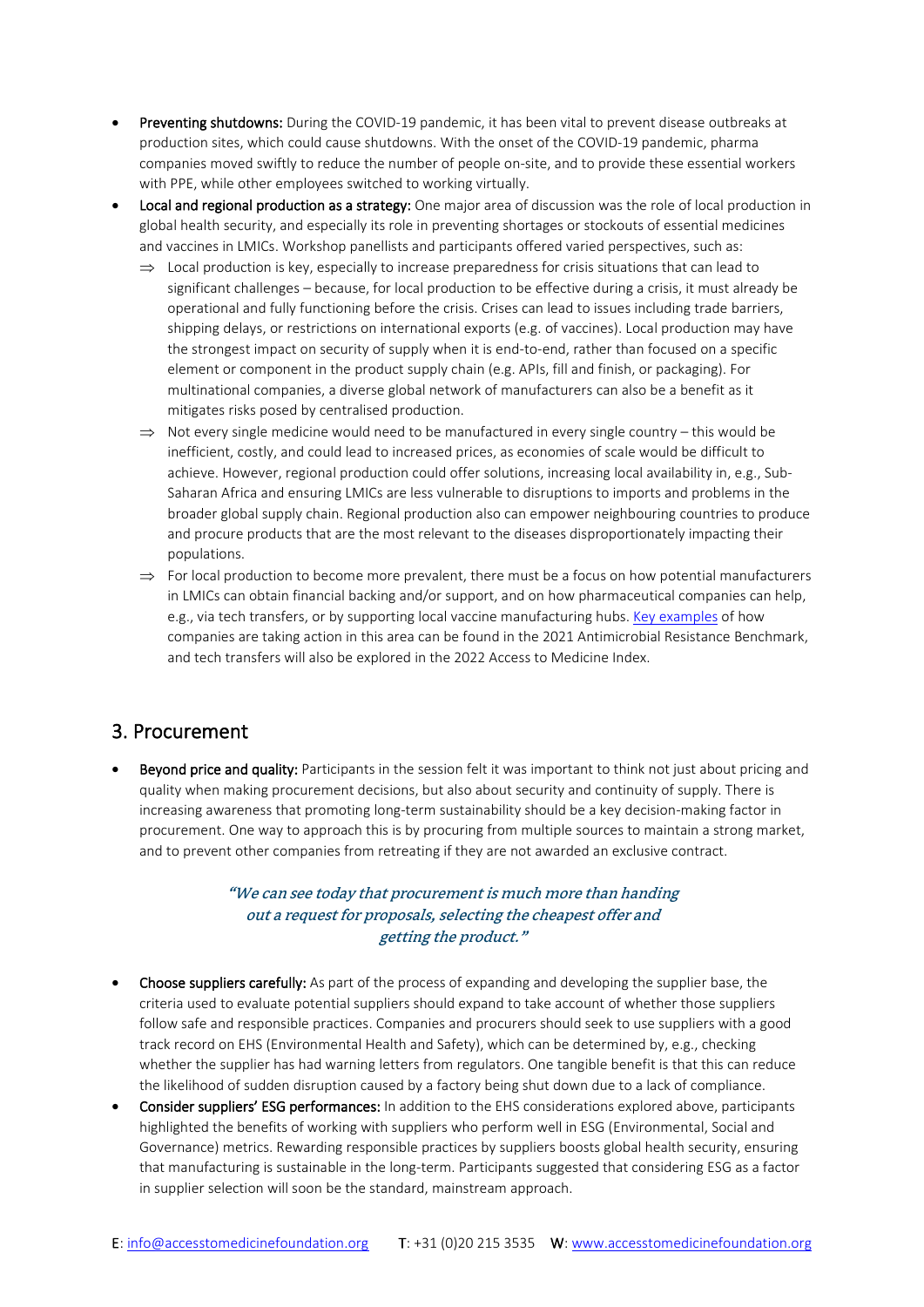## "Using suppliers with high level of ESG compliance has been actually a big winner for us… this is one more filter we will put in to evaluate a vendor or supplier."

- Role of pooled procurement: In volatile times, supranational bodies involved in pooled procurement can ensure redirection of essential medical supplies to those within the network of buyers that have an urgent need, maintaining equitable distribution in the international context. In terms of continuity of supply, there are significant advantages to pooled procurement, on both the supply and demand side  $-i.e.,$  ensuring security of supply for the governments involved, and offering manufacturers certainty around volume.
- Suppliers and procurers working more closely together: Procurers can benefit from ensuring an open line of communication with their suppliers, so that both parties can adapt to supply and demand and get ahead of upcoming challenges. Participants reported that clear, regular communication between procurers and manufacturers has led to more productive relationships.

#### "COVID has taught us that we had to be closer to suppliers… Listening to suppliers has helped us respond and be more agile."

- Speeding up tender processes: Streamlining this process can make procurement more agile and responsive to demand, and more attractive to suppliers.
- Harmonising regulated markets: If regulatory requirements are harmonised across regions or continents, this can remove one barrier in procurement. On the industry side, wide registration of new and existing products should be encouraged in LMICs where bot[h the Benchmark](https://accesstomedicinefoundation.org/amr-benchmark/results/pharma-companies-make-slow-progress-registering-products-in-poorer-countries) and [the Index](https://accesstomedicinefoundation.org/access-to-medicine-index/results/which-markets-do-pharmaceutical-companies-target-for-registration) have identified the biggest registration gaps; and on the policy side, local regulatory requirements can be made clearer, less burdensome, and more standardised. Progress on setting up the African Medicines Agency is a positive sign that this challenge is being understood and addressed.
- Strategies to procure locally produced medicines and vaccines: Building on the conversations around localised production summarised above, participants discussed how – and whether – procurers can use local production and procurement to ensure continuity of supply and local availability of essential products. Participants and panellists shared their thoughts, such as:
	- $\Rightarrow$  Supranational procurement bodies have a certain responsibility to ensure that procurement decisions support economic development in the LMICs involved, e.g. in terms of opportunities for local industry and workers, and by building up local capacity.
	- $\Rightarrow$  If national governments favour suppliers within their own countries, companies based abroad may perceive that certain governments will favour the procurement of products from within their own jurisdiction and retreat from specific markets as a result. This could lead to higher pricing and a less diverse supplier base. On the other hand, it is understandable that governments will want to support local suppliers, especially in the context of security of supply and economic development.
	- ⇒ Producing locally, close to the patients who will use the product, could help to keep pricing steadier (e.g. by reducing risks associated with inflation, global currency fluctuations, high transportation costs) and help guarantee regional stocks.

"We have the intention to shape healthy markets, where supply is sufficient to meet demands, products are affordable and there is competition and sufficient geographic diversity of suppliers that can lead to more sustainable and secure markets."